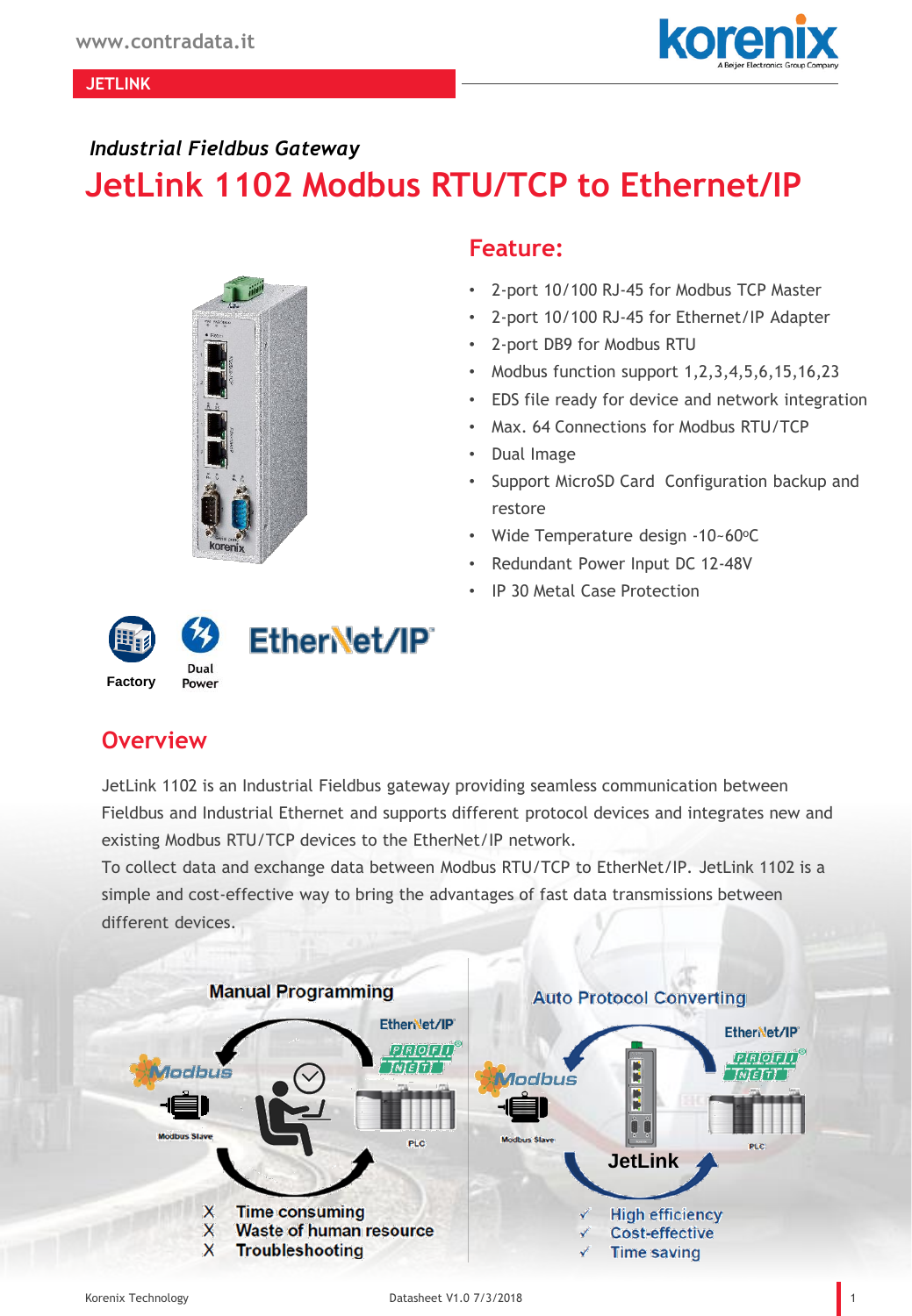## **Dimension**